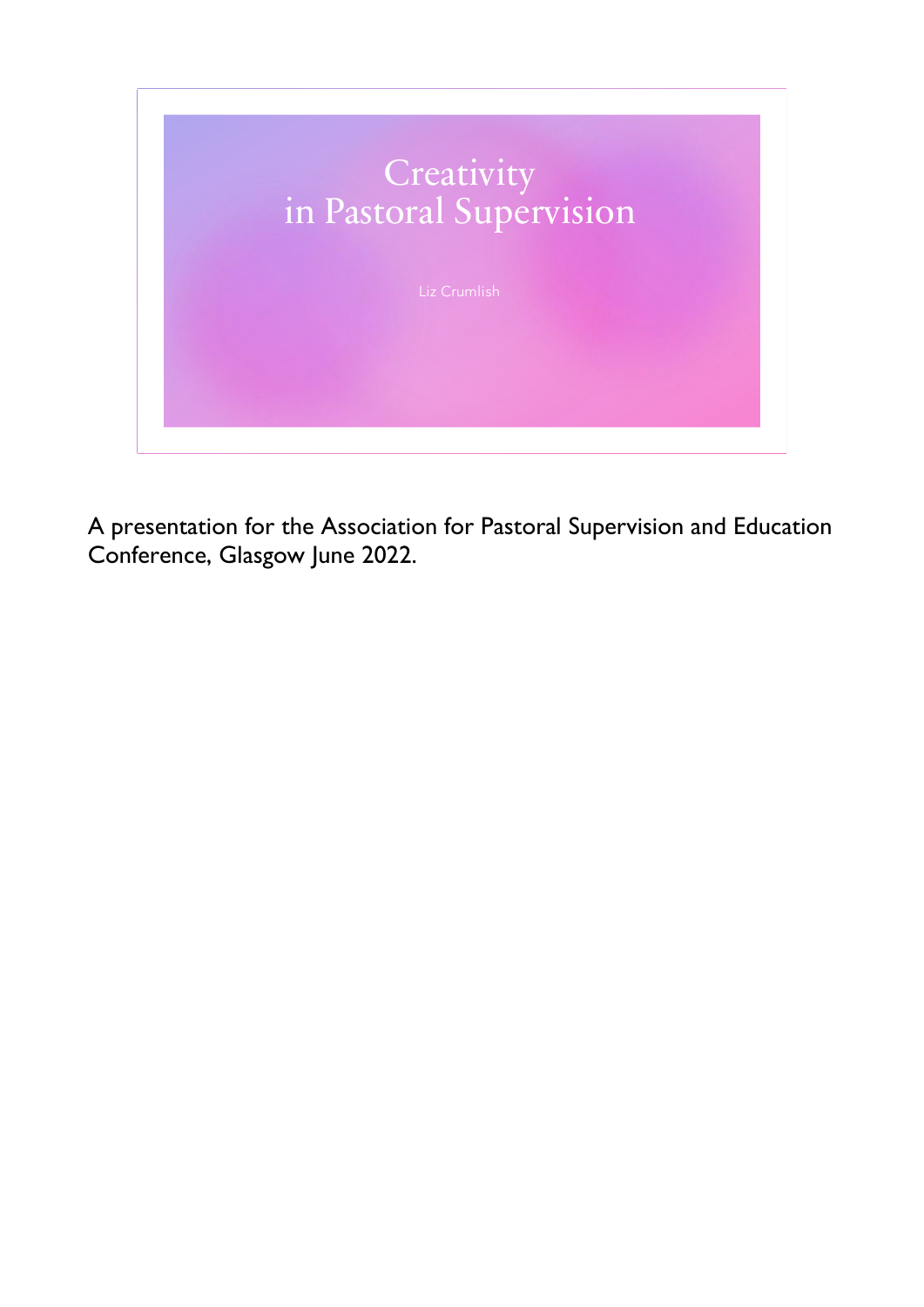

It is the struggle of the Stradivarius tree-the struggle for water, for light, and for space*that makes it uniquely qualified to be crafted into a beautiful violin. (***The Power of Belonging Will Van Der Hart, Rob Waller)<sup>1</sup>**

> The trees at the edge of the forest that have not had to struggle for water and air whose branches are plentiful, whose leaves are many are too full of knots to make beautiful instruments. Only those that have struggled Forced to endure darkness Forced to grow thin and tall Forced to eschew branches to occupy less space Forced to seek the light Those are the trees Chosen to be fashioned into beautiful instruments For beauty insists that we go beyond what we see that we persistently look for that which is considered impossible Beauty insists that we look deep within and call forth an ancient wisdom that refuses to settle for ordinary And beautiful music requires discipline many hours of patiently rehearsing the notes on the page laying each one down allowing even the discords to find their place Until from the grit of persistence transformation occurs and out of brokenness emerges beauty forged in love sustained by care. A wholehearted offering to beautify the world.

## **(Liz Crumlish 2022)**

**<sup>1</sup>** The Power of Belonging, Will van der Hart, Rob Waller, Pub. David C Cook TBG 2019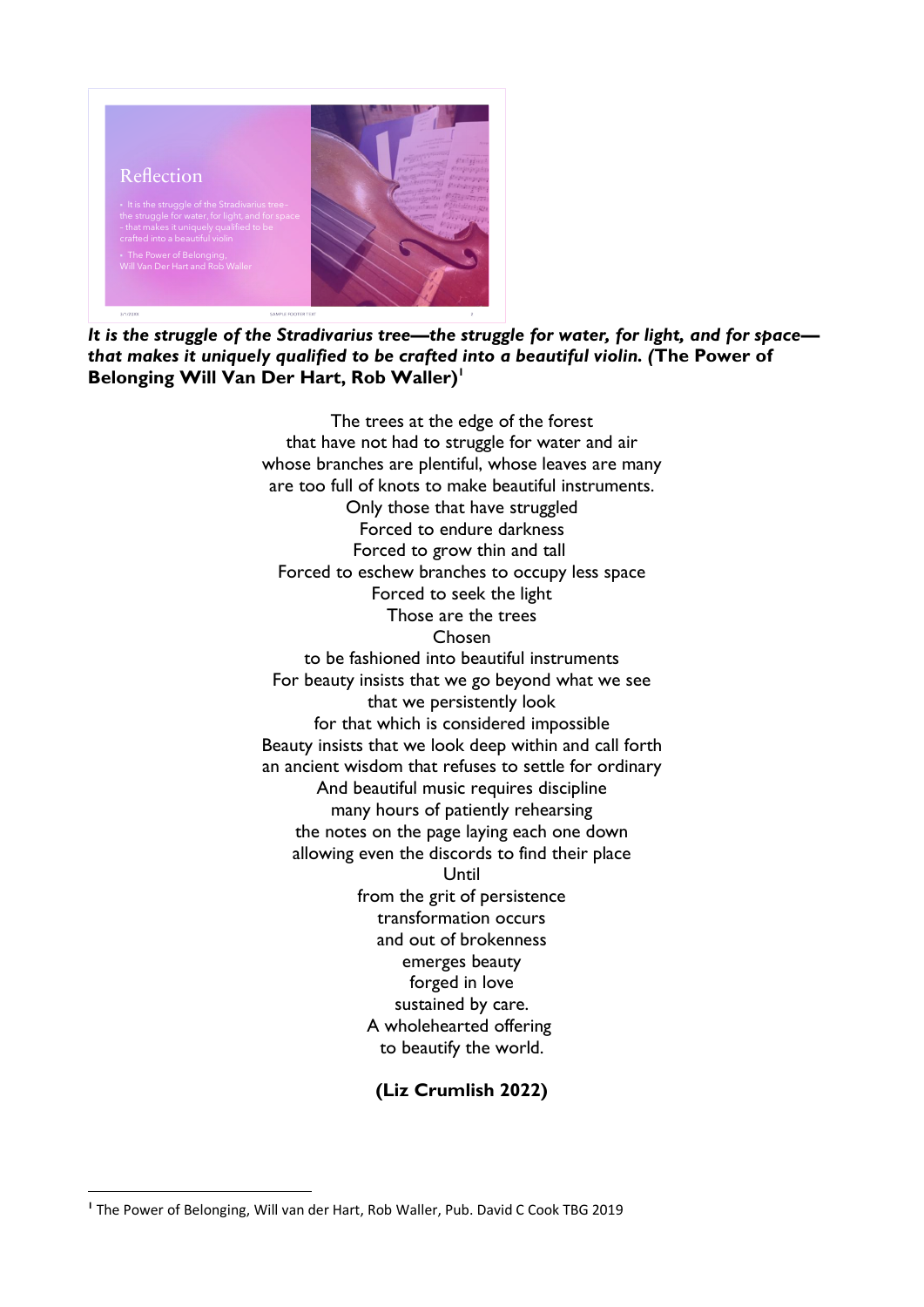Creativity in **Pastoral Supervision** 



It probably won't surprise you to hear that I believe all pastoral supervision has the potential to be creative. Our supervisees constantly bring us clues and cues that are gifts for working creatively, taking the reflective work we do together onto another level. When we, as supervisors listen for what ignites, noticing where there is energy, and offer our supervisees a reflective space that picks up on their richly nuanced presentation of work, there is potential to bring the unconscious that sits on the periphery into the spotlight and bring about transformation in the supervisory space.

Back in February, a group of folk who'd been practicing Supervision in various contexts throughout the Covid pandemic got together for a couple of nights at a retreat centre just a bit north of here.

We didn't all know one another - most had a connection to the Institute Diploma Courses, though not all from the same cohort.

We had no fixed agenda. But we wanted to get together just to chill and to share with one another how the last couple of years had been.

As you might imagine, the make up of the group went through several iterations as the time approached - with folk testing positive or having to shield - but, eventually, 9 of us pitched up to spend 48 hours together.

For once, we refused to let the absent dominate our time together - you know that strange dynamic that happens when those not present take up more space than those who are. And, having simply agreed a co-created contract that ensured a kind of spacious container for our time together, we told our stories, our stories were held, and the work of transformation began.

Even though it was February in Scotland, one evening saw us gathered around a bonfire, toasting marshmallows and telling folk tales.

I am certainly not at liberty to share anyone else's story of that night but, being offered the accolade of chief witch in the proceedings, I can say that the experience for me was restorative.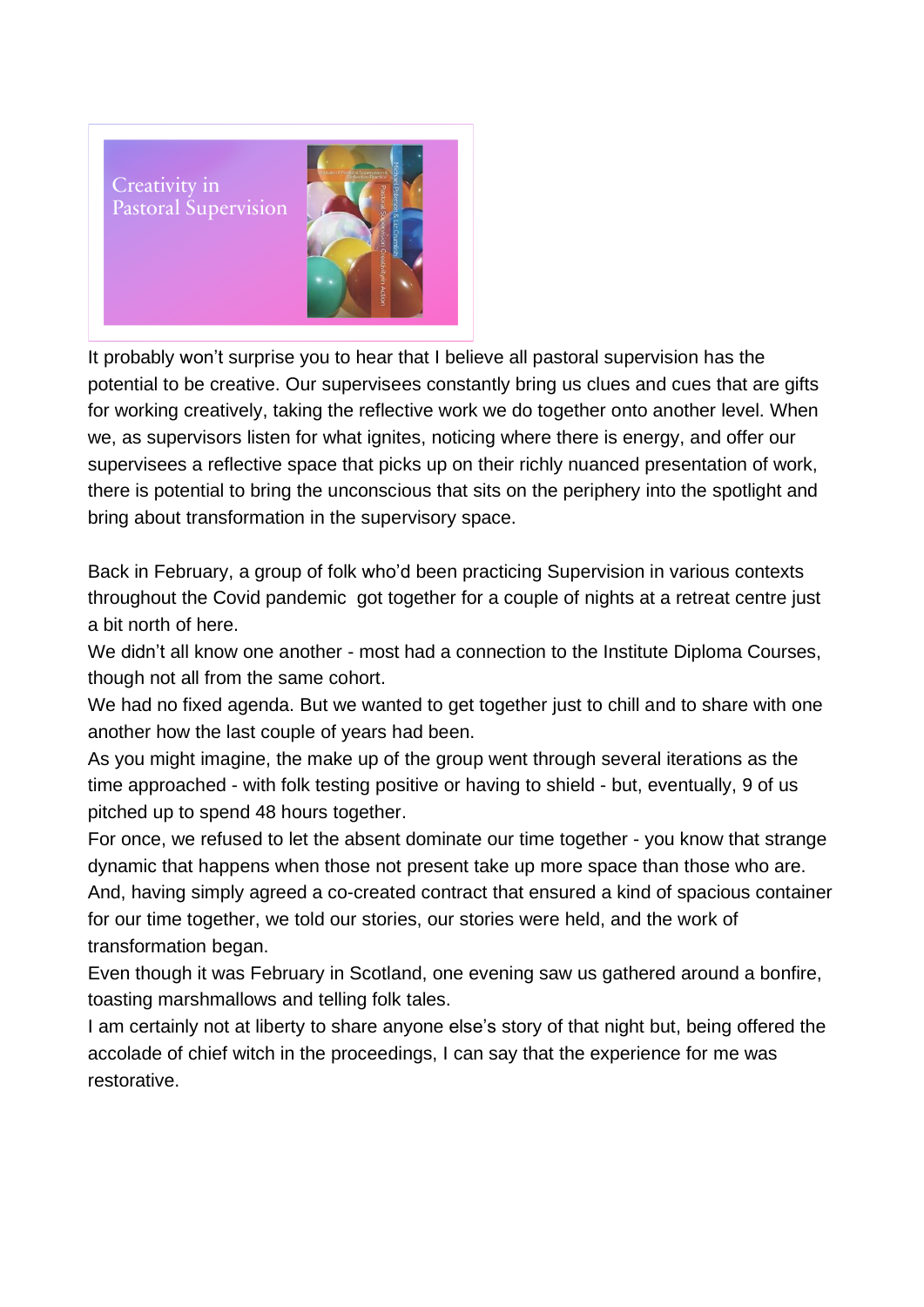

# **This much is true - we don't need to have written (or told) the story to find ourselves in it.**

And so, as I think about creativity in supervision, it's not all about psycho-drama, sociodrama or small world resources. It's not all about skills or lack thereof in music or art. All of these have their place - and are included in the book.

So ,too, in creative supervision, the hearing and telling of stories has the potential to unlock transformation.

## **And - we don't need to have written (or told) the story to find ourselves in it.**

When 9 of us gathered back in February, from all our differing supervision contexts, what might have been an occasion to lament the last two years - and that has its place too became instead an opportunity to hear one another's stories and in the hearing and being heard, to move from



Empathy to Engagement from Collusion to Challenge and from Resilience to Resistance

It's long been a bit of a complaint of mine that Pastoral Supervision is judged and found wanting, as a nice pursuit for people involved in caring professions when my assertion and my experience - is that Pastoral Supervision has the potential, if we have the courage, to affect positively systemic wellbeing. When we have the courage to move from

Empathy to Engagement

from Collusion to Challenge

and from Resilience to Resistance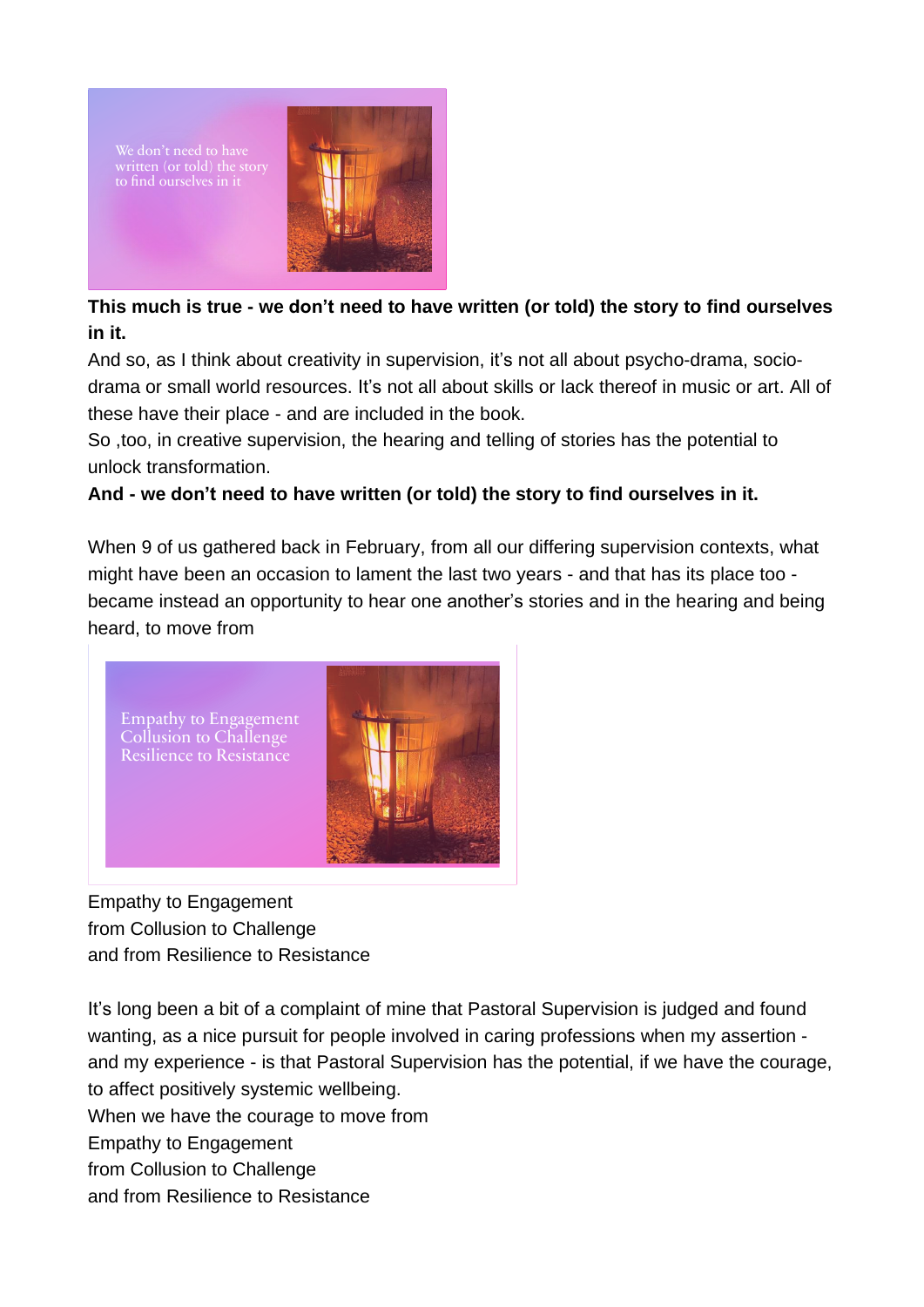And that is achieved by not just hearing or telling stories but by working with those stories, creatively, to effect change.

What happens when we listen to the stories our supervisees bring - AND THEN engage with our supervisees to imagine a different ending? That's moving from empathy to engagement.

What happens when we listen to somewhat familiar stories and don't just commiserate but challenge our supervisees to begin to push back - to challenge the environment in which they are expected to work? That's moving from collusion to challenge.

What happens when we listen to stories of work that requires resilience to stay in the game and help our supervisees to find ways to push back on the notion that they are weak if they are not prepared to stick with the toxicity often found in that kind of work? That's moving from resilience to resistance.



Another nudge that took me into working creatively with stories was a question I was asked when working with another group of Supervisors. And that was: Is well-being flourishing?



Drawing from my faith tradition, that question immediately conjured up, for me, a picture of those ancient places, where women gathered, to draw water from the well and to gather up wisdom for living. Water and stories. The very elements of survival.

Communities have always gathered to tell stories, passing on wisdom from one generation to another.

That is well being.

This year, in Scotland has been designated "The year of stories".

There are numerous community events happening where folk are invited to come together and revive that tradition of passing on a community's story.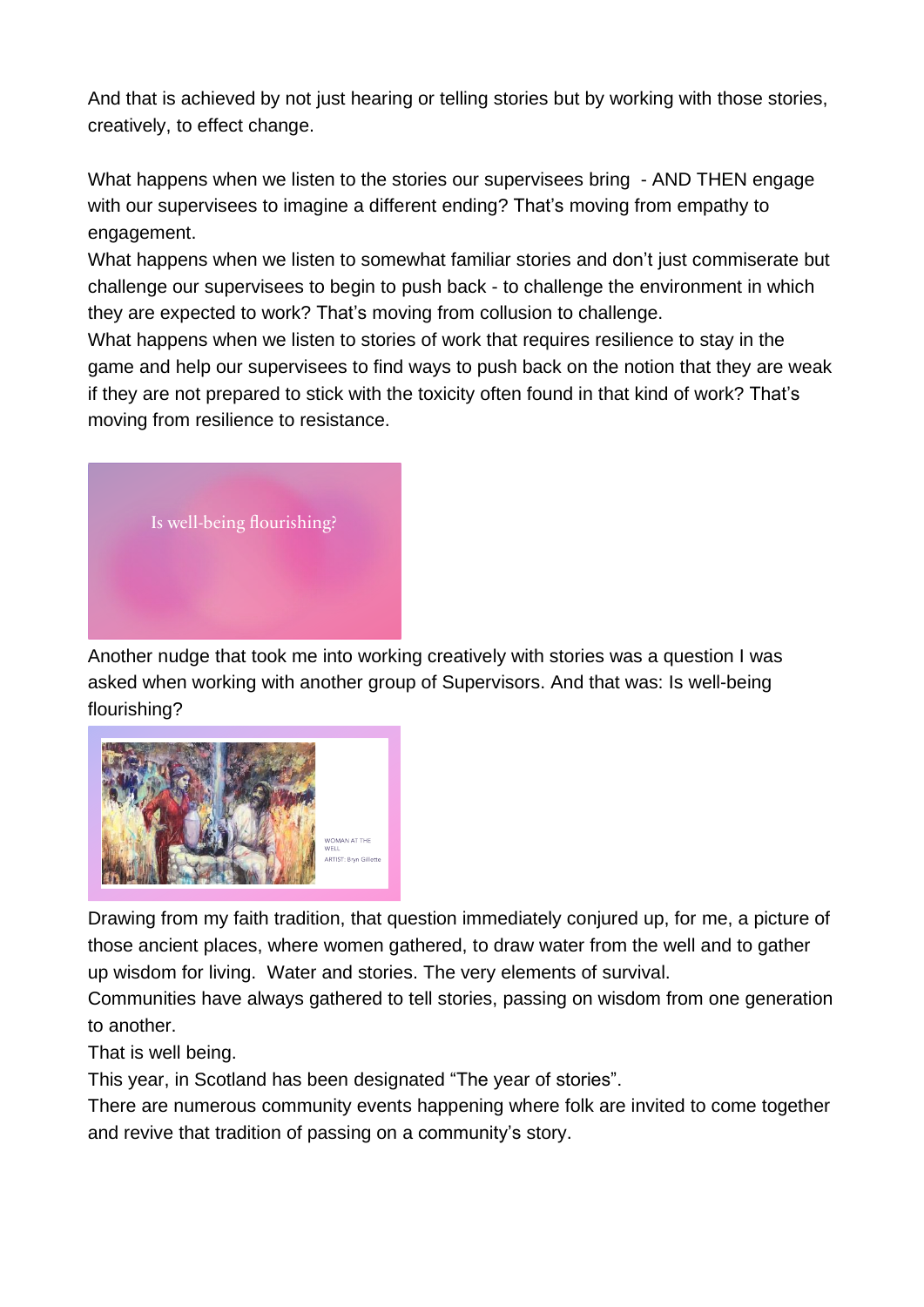So - that question - Is well being flourishing? Let me approach it from two different angles: is well-being **flourishing?** In other words, in paying attention to wellbeing, are we aiming for flourishing? Is that the measure of success? It's certainly been my assumption for some time.

In any time of adversity, I've often articulated - I don't want just to survive, I want to flourish.

And then I was challenged by these words from Audre Lord, that I read - from an address she gave (in 1982:)



**" I have heard people say, oh but I'm not content to survive, implicit in that response is a certain kind of denigration of what survival is, that is to say, they reduce survival to mere existence, and that is not survival. No, it is certainly not. Implicit in survival is joy, mobility and effectiveness.**

Seen in that light, wellbeing may indeed be survival rather than flourishing. And perhaps in time of trauma, particularly the kinds of global trauma through which we are living, wellbeing consists in having our stories heard – again and again as may be needed - stories of agony and stories of joy - and in surviving the telling.

Gathering around the well to tell our stories.

The well is not necessarily a place of flourishing but a source for survival – perhaps even joyful survival.

As pastoral supervisors, we bear witness to the stories told, enabling others to survive the telling.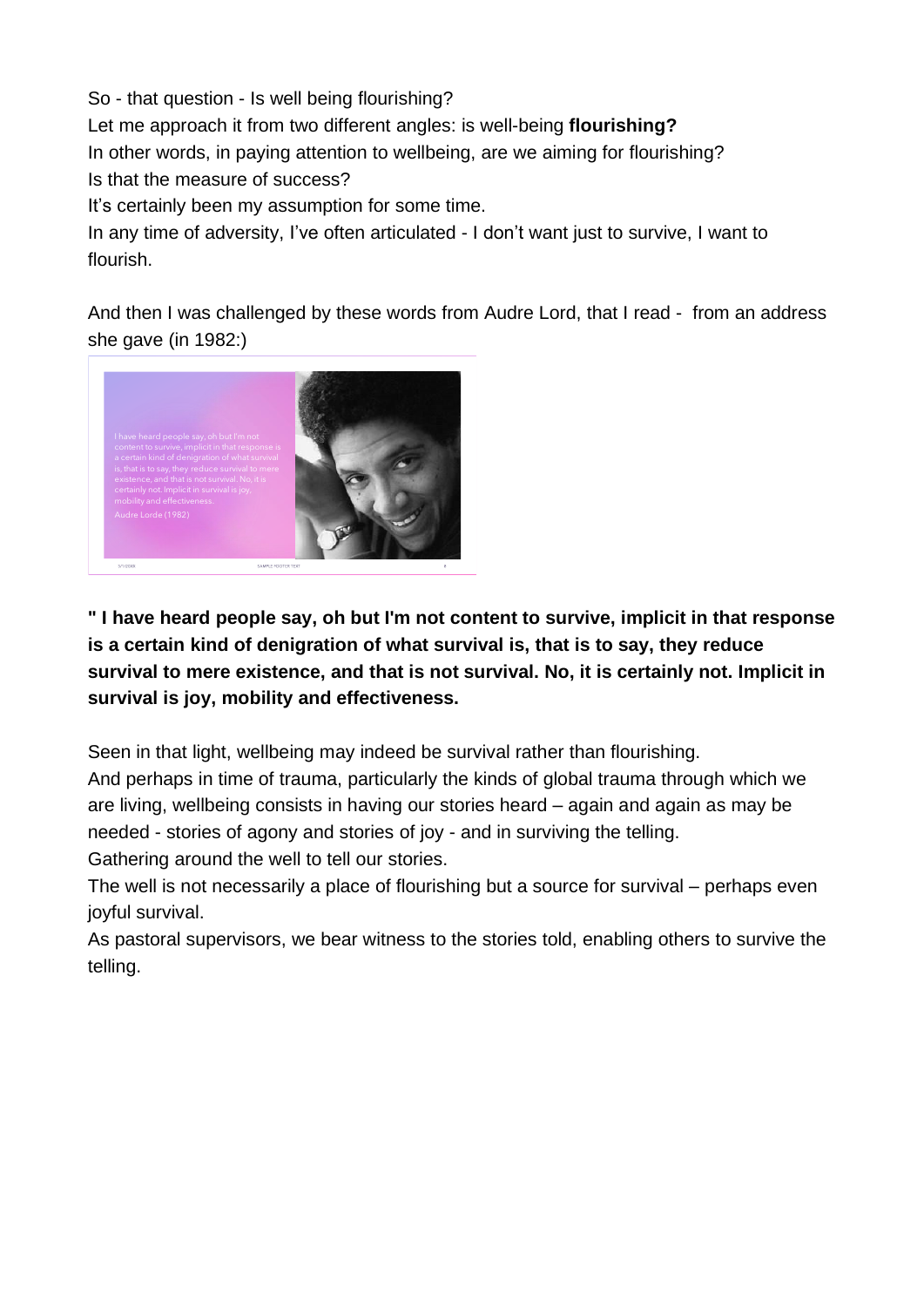

Coming from another angle - Is **well-being** flourishing?

I've also been very conscious of the growth in the well-being industry.

Throughout the pandemic, I've been working with teams of Spiritual Care providers in Health Care.

And much of the work that they typically did in the past has been taken over by well-being practitioners. The focus has been on the well-being of staff - of course that's a good thing. It does, however, leave providers of Spiritual care wondering what is it that is distinctive that they bring to their role as well as the quandary of how to manage a whole other expectation of their service when roles and services are confused as they so often are.

I've also noticed on Social Media something of a protest by an assortment of Health Care Professionals that, while funds are being found to resource Staff well-being spaces and recruit and train staff care practitioners, the very things that make those resources necessary - like under staffing and underfunding departments involved in basic care is not improving but, in fact, deteriorating.

And I wonder, - Is being seen to have the best staff care provision exacerbating the cost to already depleted resources?



I've also picked up on some ambiguity and questioning this on social media:

A recent tweet from a health care professional said: "you aren't doing enough mindfulness" has replaced "you need more resilience."

Another, from a clinical psychologist said: "it's much easier to add an attention grabbing initiative than to improve standard conditions".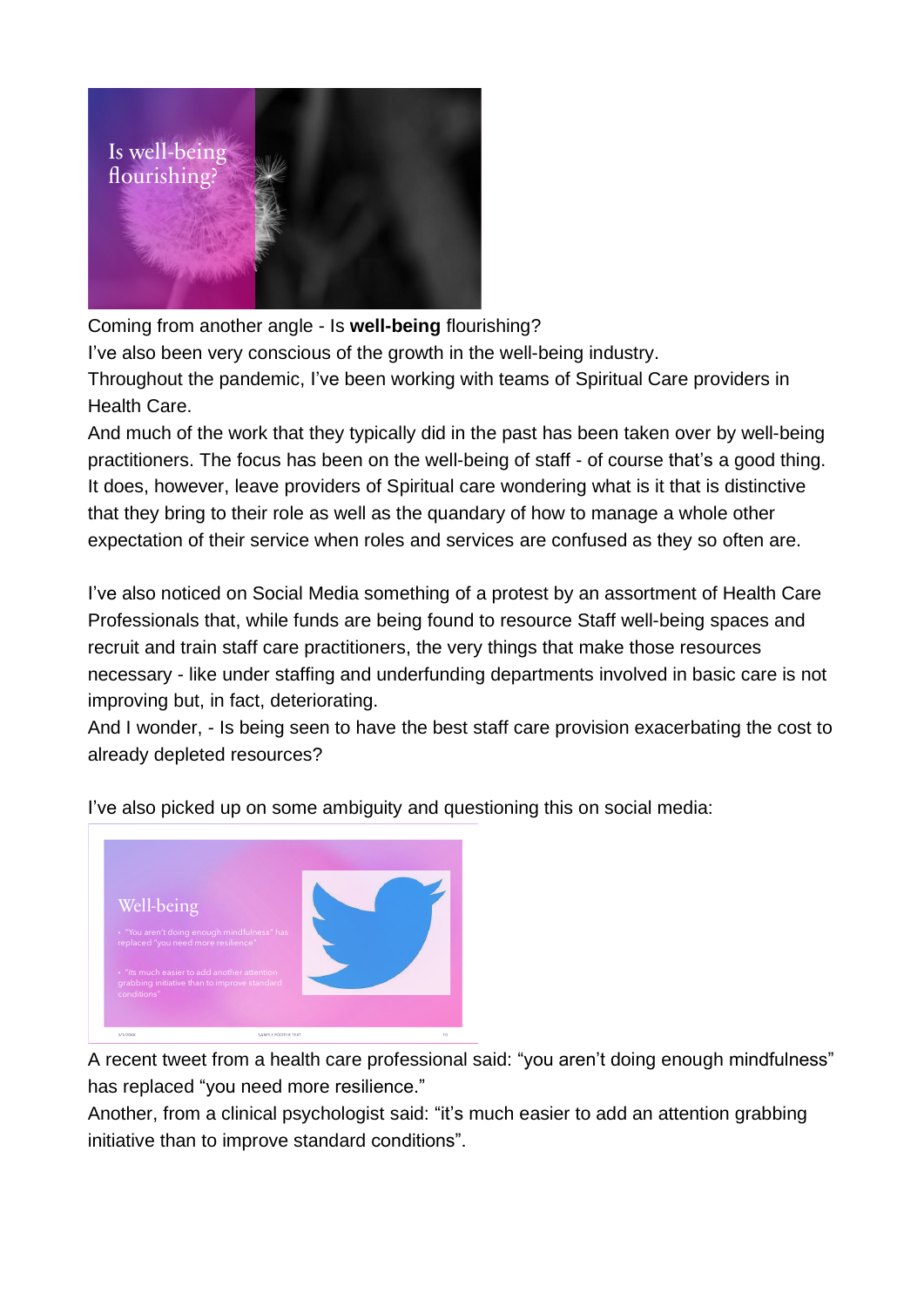## So - Returning to our question - Is wellbeing flourishing?

Let's consider the part we might play in that by asking - What does Pastoral Supervision contribute to well- being?



As we gather folk at the well, without agenda other than to hear their stories, how might we empower others, through their reflecting on their stories to move from

Empathy to Engagement

Collusion to Challenge

Resilience to Resistance

At the well, I believe Pastoral Supervisors bear witness to the stories told - we make space and time to hear those stories.

When so many people and institutions are champing at the bit to move on from the trauma of global pandemic, Pastoral Supervisors provide places for stories to be heard.

And then, gathering up those stories, engaging creatively with them, we facilitate

realisation in our supervisees of how they might move from

Empathy to Engagement

Collusion to Challenge

Resilience to Resistance

And I return to that mantra: **we don't need to have written (or told) the story to find ourselves in it.**

# **SO LETS LISTEN AGAIN TO THAT REFLECTION I SHARED AT THE BEGINNING.**

**As you listen, I invite you to reflect on how it resonates with your work. And then, immediately we've heard it again, we'll move to reflective groups, where we'll be able to share those resonances and reflect on the work that we do.**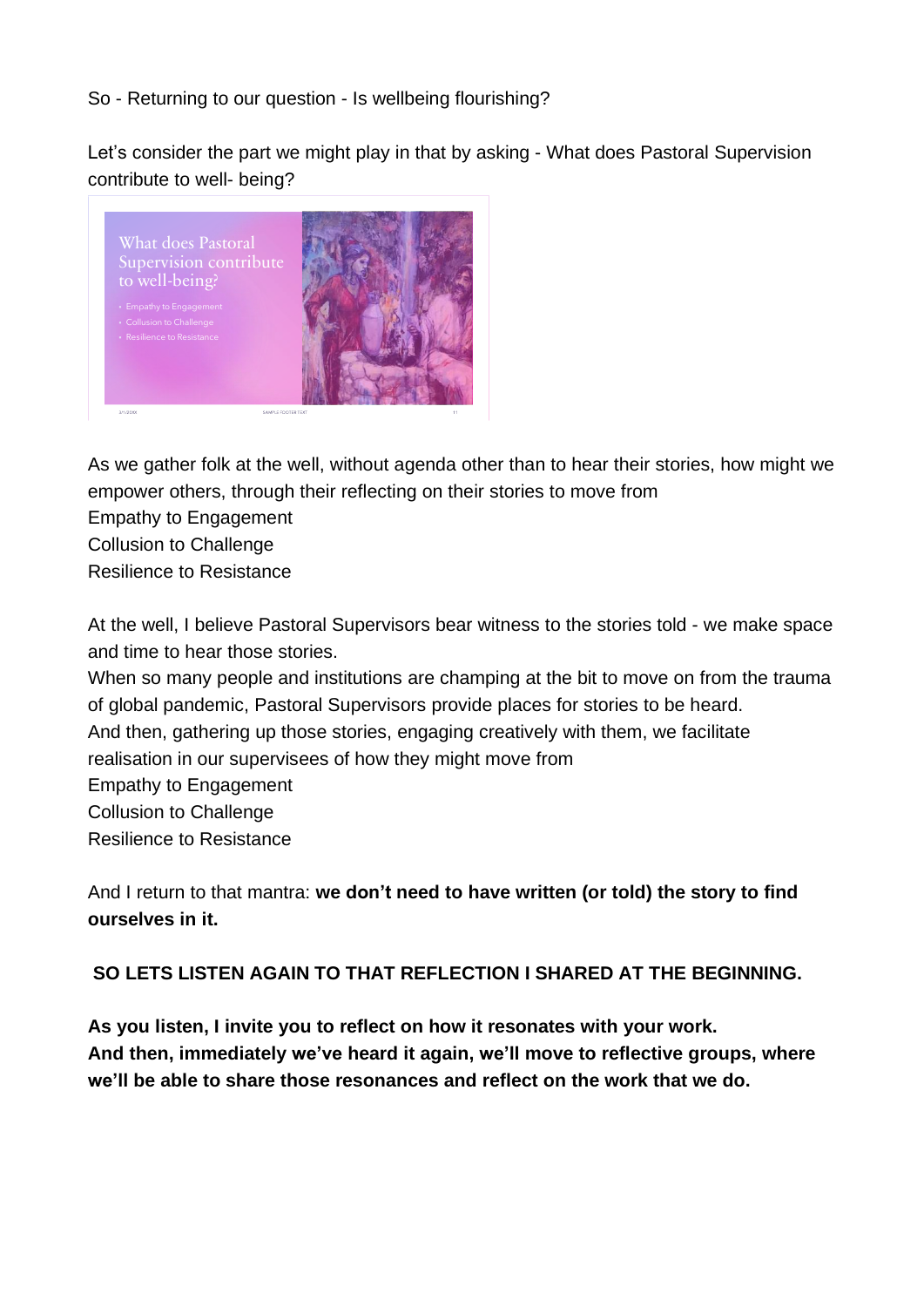

#### It is the struggle of the Stradivarius tree-the struggle for water, for light, and for space*that makes it uniquely qualified to be crafted into a beautiful violin. (***The Power of Belonging Will Van Der Hart, Rob Waller)<sup>2</sup>**

The trees at the edge of the forest that have not had to struggle for water and air whose branches are plentiful, whose leaves are many are too full of knots to make beautiful instruments. Only those that have struggled Forced to endure darkness Forced to grow thin and tall Forced to eschew branches to occupy less space Forced to seek the light Those are the trees Chosen to be fashioned into beautiful instruments For beauty insists that we go beyond what we see that we persistently look for that which is considered impossible Beauty insists that we look deep within and call forth an ancient wisdom that refuses to settle for ordinary And beautiful music requires discipline many hours of patiently rehearsing the notes on the page laying each one down allowing even the discords to find their place Until from the grit of persistence transformation occurs and out of brokenness emerges beauty forged in love sustained by care. A wholehearted offering to beautify the world.

#### **(Liz Crumlish 2022)**

**<sup>2</sup>** The Power of Belonging, Will van der Hart, Rob Waller, Pub. David C Cook TBG 2019